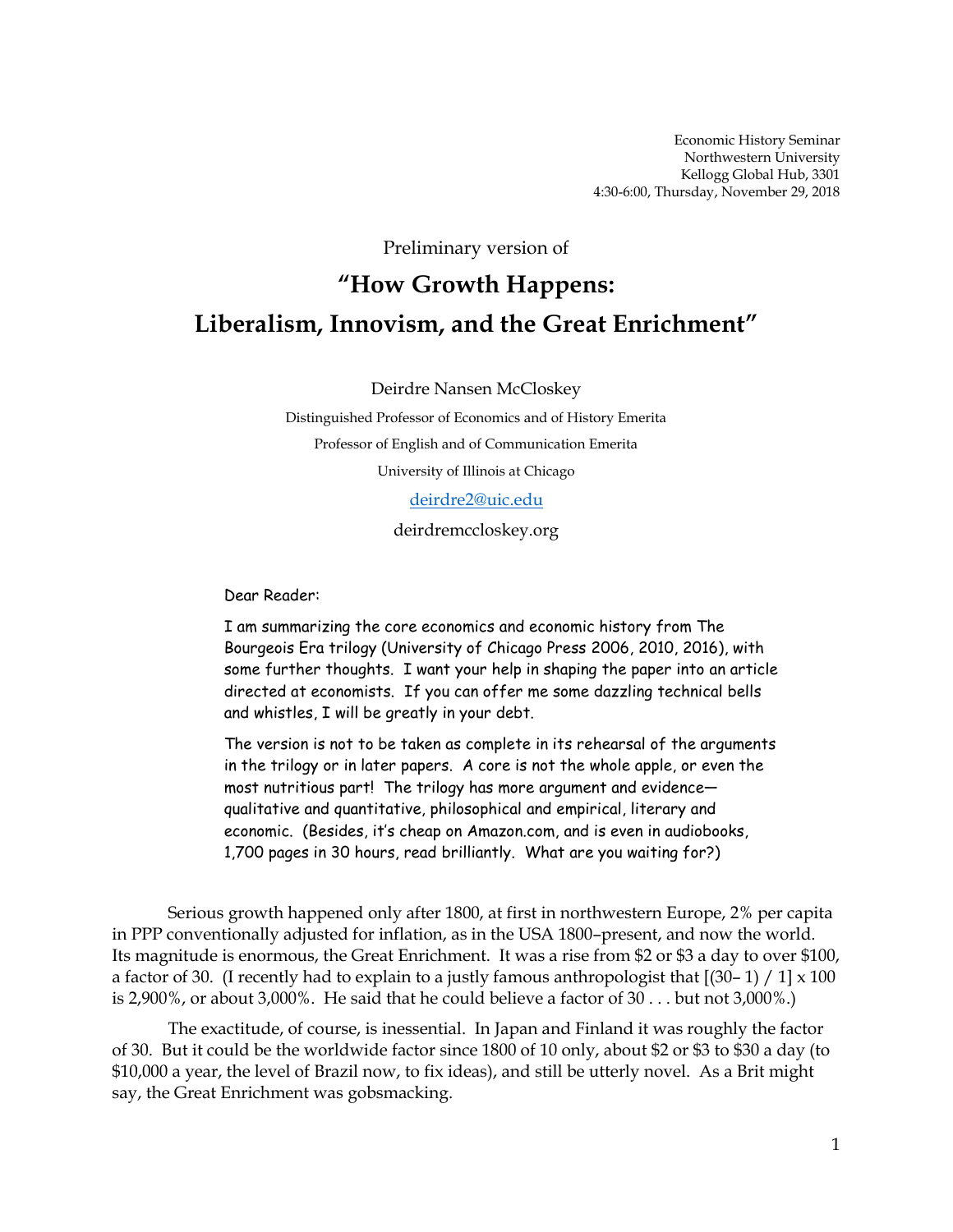The enrichment was actually much greater than the factor of 30, because price indices, especially recently, do not adequately reflect improvements in quality, as was determined in the early 1990s by the Boskin Commission, on which Bob Gordon served. Consider your cell phone, your auto tires, your medical treatment—all greatly better, recently. Even economic facts and analyses are better. (Well, sometimes.) The downward bias from inadequately deflating money prices for improved quality is not far from 2% per year, which would double recent growth rates in the rich countries.

Its magnitude, novelty, recency, and location are all crucial to explaining the Great Enrichment, because together they strongly suggest that there was something deeply peculiar about Britain in the 18th century, and that afterwards the peculiarity spread to the rest of the world. Such facts make "run-up" theories such as in Stephen Broadberry *et alii* look implausible, because they depend on a metaphor of an airplane taking off, with little else by way of explanation for why the Industrial Revolution (a factor of 2) happened or, especially, its follow-on the Great Enrichment (a factor of 20 or 30). Likewise, it is dubious to attach the Great Enrichment to remote causes within Europe, such as the Black Death—which originated in China, with similar terrors, and yet yielded no Great Enrichment there. Also dubious is the Eurocentric belief, prominent in conservative circles, of some ancient superiority of melaninchallenged *Volk* back in the Black Forest. (Did you know, for example, that *all* European countries had common law in the Middle Ages, that is, judge-found-and-made, not legislated or codified?)

The Great Enrichment is the second most important secular event in human history, second only to the domestication of plants and animals making for cities and literacy. The scientific problem is its enormous scale, now spreading, Allah be praised, to the entire world:

## [PPP diagram:

Draw a PPP per capita for, say, Britain in 1800 scrunched close to the origin of Food and All Other Goods. Note that, say, trade cannot cause a factor of 30, or anything close. Note that the correct PPP now is 30 times larger. ]

The problem is not exactly the Industrial Revolution, which as Jack Goldstone notes was not unprecedented (Goldstone 2002, 2009). As Joel puts it, what *was* bizarre was that growth did *not* peter out, did *not* revert to the human fate of \$2 a day since the caves, as had earlier efflorescences such as the wheat-oil-and wine economy of the early 1st millennium BCE in the eastern Mediterranean, or the Song Dynasty in China. Real income per head went from doubling, 1760–1860—very welcome but not entirely unheard of—to the factor of 30 and more. It was something like *five* successive doublings, and more in prospect, as the entire world is liberated, as a Brit would also say, to have a go.

Ordinary people, and some economists, and even a few economic historians, don't know it. Hans Rosling, the late, great Swedish professor of public health, emphasized how little most people, even very well-informed people, know about the overwhelmingly good news 1800 to the present, or even 1960 to the present (e.g., falling birth rates, falling infant death rates, rising literacy). He surveyed people, in his various audiences to the number of 20,000. They were embarrassingly less accurate on the whole than monkeys would be throwing darts at the multiple choice possibilities. And the human experts, with ordinary citizens, were *always* biased in a pessimistic, anti-modern direction. Consider Kenneth Pomeranz, in his fine book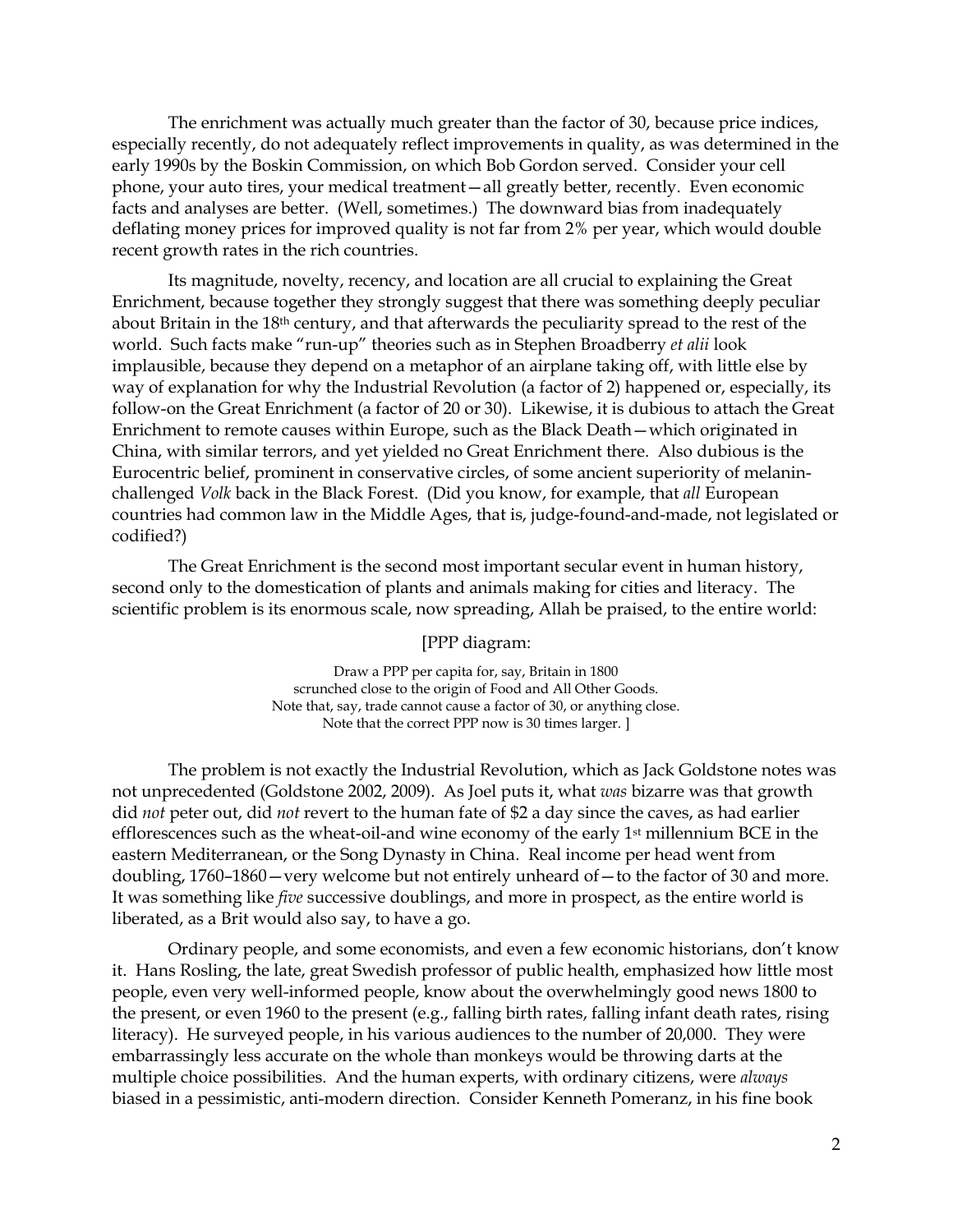with Steven Topik, *The World That Trade Created*. Pomeranz and Topik tell many interesting and accurate stories about the bad side of creative destruction (which comes from any human progress, not as is often said on the left from "neo-liberalism"). But they never acknowledge the gigantic improvements coming from it for ordinary people. Not once.

**§**

**The explanation of the Great Enrichment is people.** Paul Romer says so, as do a few others, among whom are some students I did *not* teach price theory to at the University of Chicago. On the other hand, Paul sets it down to economies of scale, which mysteriously drop down on England in the 18<sup>th</sup> century and gradually on us all. Yet China had peace, science, and enormous cities when Europeans were huddled in small groups inside town walls, or isolated *villae*.

In particular, it is **ideas that people have for commercially tested betterment** that matter. Consider alternating-current electricity, cardboard boxes, the little black dress, The Pill, cheap food, literacy, antibiotics, airplanes, steam engines, screw-making machines, railways, universities, cheap steel, sewers, plate glass, forward markets, universal literacy, running water, science, reinforced concrete, secret voting, bicycles, automobiles, limited access highways, free speech, washing machines, detergents, air conditioning, containerization, free trade, computers, the cloud, smart phones, and Bob Gordon's favorite, window screens. Or, more pointedly, Joel's of Science.

And the Great Enrichment depended on the less famous hut crucial multitudes of free lunches prepared by the alert worker and the liberated shopkeeper rushing about, each with her own little project for profit and pleasure. Sometimes, unexpectedly, the little projects became big projects, such as John Mackey's one Whole Foods store in Austin, Texas resulting in 479 stores in the U.S. and the U.K., or Jim Walton's one Walmart in Bentonville, Arkansas resulting in 11,718 stores worldwide.

Letting people have a go to implement such ideas for commercially tested betterment is the crux. **It comes, in turn, from liberalism**, Adam Smith's "obvious and simple system of natural liberty," "the liberal plan of [social] equality, [economic] liberty, and [legal] justice." Liberalism permitted, encouraged, honored an ideology of "innovism"—a word preferable to the highly misleading word "capitalism," with its erroneous suggestion that the modern world was and is initiated by piling up bricks and bachelors' degrees.

The claim that liberalism led to innovism is highly testable—for example, by comparing places with liberal encouragements to those with oppressive hierarchies, such as England after 1800 with England before 1700, or by following innovators individually in their lives, in Victorian England, say, and comparing each with matched individuals in illiberal regimes, in Shakespearean England, say. Did blacksmiths or the sons of blacksmiths in the 16<sup>th</sup> century become makers of marine chronometers or of magnetic-electric coils? No. Some crucial test cases, uncertain in outcome (I invite people who know them better to set me straight), would be China, Japan, Moghul India, the Ottoman Empire, all of which had rule of law and peace and enforced property rights and often better tax systems than England in 1700. Yet they did not industrialize or, especially, enrich.

Liberalism, in its own turn, came out of the accidents of European reformations, revolts, and revolutions, in an existing polity of hundreds of more or less independent political units, such as the Dutch cities in their Golden Age, or the *Kleinstaaterei* of German polities even after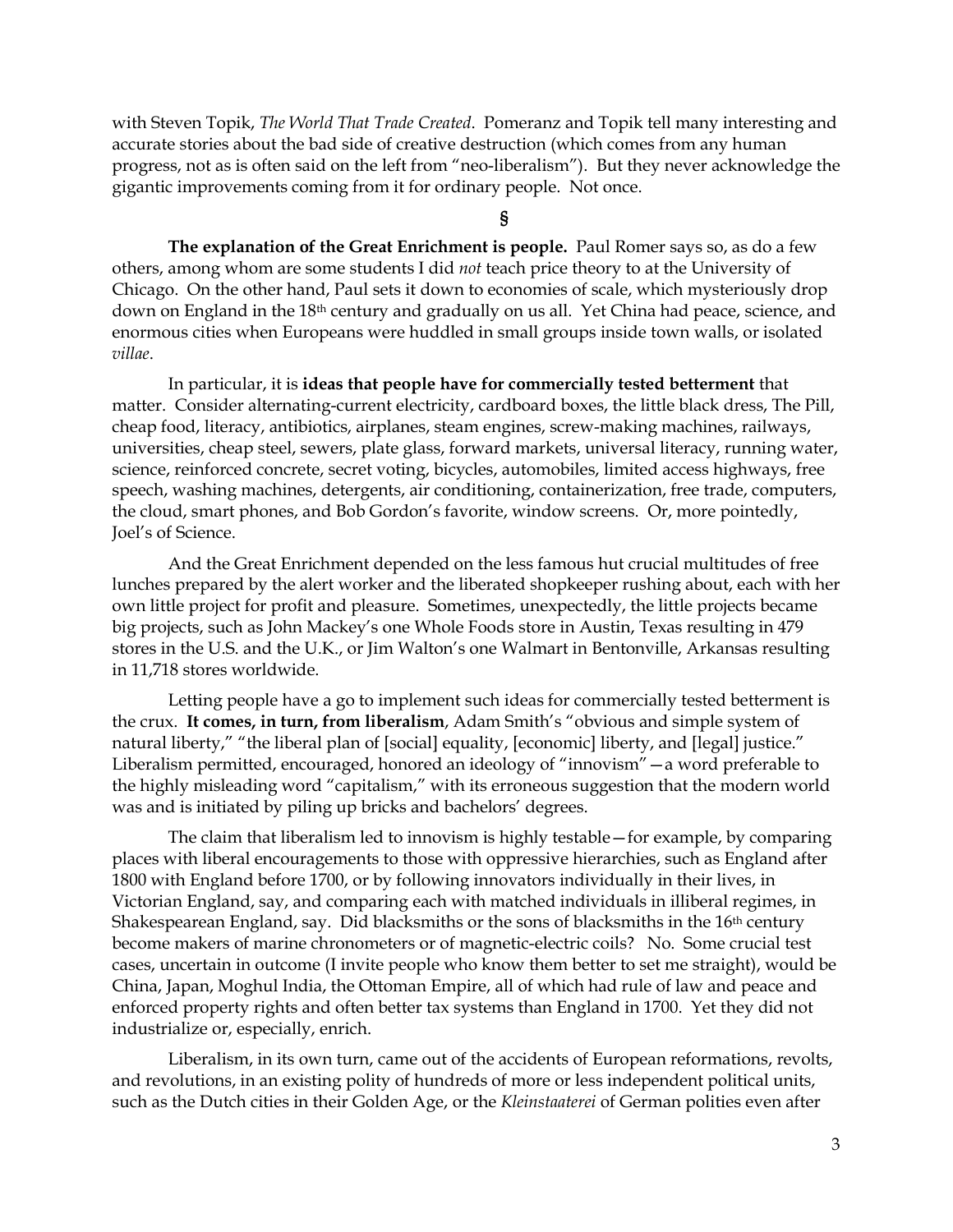1648. The success of the accidents made people bold—not necessarily and logically, but contingently and factually. For example, the Dutch Revolt 1568–1648 imparted the idea of civic autonomy against the hegemon of the time, Spain, and by analogy against other hegemons international and local. For another example, the initial successes of the English Civil War of the 1640s made ordinary people think they could make the world anew. For still another example, the Radical Reformation of Anabaptists, Mennonites, Congregationalists, and later the Quakers and Methodists let people take charge of their own religious lives, and by analogy their economic lives. The tiny group of English Quakers made for Lloyd's insurance, Barclay's bank, Cadbury's chocolate. It was in the religious case not the doctrines of Calvinism as such (not the Protestant ethic and the spirit of capitalism) but a flattened church governance that mattered for inspiriting people.

In sum, as one of the Levellers in the English Civil War of the 1640s, Richard Rumbold, said from the scaffold in 1685, "there was no man born marked of God above another, for none comes into the world with a saddle on his back, neither any booted and spurred to ride him." It was a shocking thought in a hierarchical society. In 1685 the crowd gathered to see Rumbold hanged surely laughed at such a sentiment. By 1885 it was a solemn cliché.

Under a slowly advancing liberalism the people who were allowed to have a go, went. They reallocated labor and capital to where it was most productive, yielding routine increases of efficiency. They went to North Dakota in the oil boom there. They moved from Honduras to the U.S. A classic example in U.S. history is the Kuznets Effect, the doubling of income moving from agriculture to industry. (It is dubiously sensible in its magnitude, by the way, because such a \$300 bill sitting unused on the sidewalk is dubious; but if true it is the main internal instance of routine reallocation; the external one was the re-peopling of the New World.)

Re-patterning of trade, too, was permitted, instead of blocked, as it had been by guilds and town governments in Europe, elevated to the national level by mercantilism in the 17<sup>th</sup> and especially the  $18<sup>th</sup>$  century, to be challenged henceforth by liberalism – though always since then under re-challenge by neo-mercantilists, such as Trump.

The resulting yield of efficiency is a fine thing. It is what we teach in economics. More exactly, we teach the efficiency of untrammeled trade for a couple of weeks at the beginning of the course, but then devote the rest of the course to teaching the 108 "imperfections" in the market (not to be found in the government proposed to offset them, or among the economist/philosophers in charge of doing so)—monopoly, informational asymmetry, inadequate aggregate demand, consumer ignorance, and so forth. It leaves the impression in the students' minds that their teachers have collected actual quantitative evidence that the imperfections bulk large in the economy, and matter a great deal, even though meanwhile the 3,000% has taken place (McCloskey 2018a).

But economists and economic historians have known for a long time that efficiency gains, strictly speaking, and even considering their alleged dynamic if mechanical effects, are small, that is, Harberger Triangles. Robert Fogel established it for railways. And many others have used the argument repeatedly. It is: calculate (the share of industry  $T$  in GDP)  $\times$  (the percentage fall in costs in the new part of T) x (the share of the new part in T) = the national percentage gain in GDP. Thus railways were 10% of GDP, the fall in cost was 50% on rail lines (compared with old fares by water and wagon), and the share of railways in all transport was by 1890 was 50%. That is (10%) x (50%) x (50%) = 2.5%, which was Fogel's finding, though very much not his method.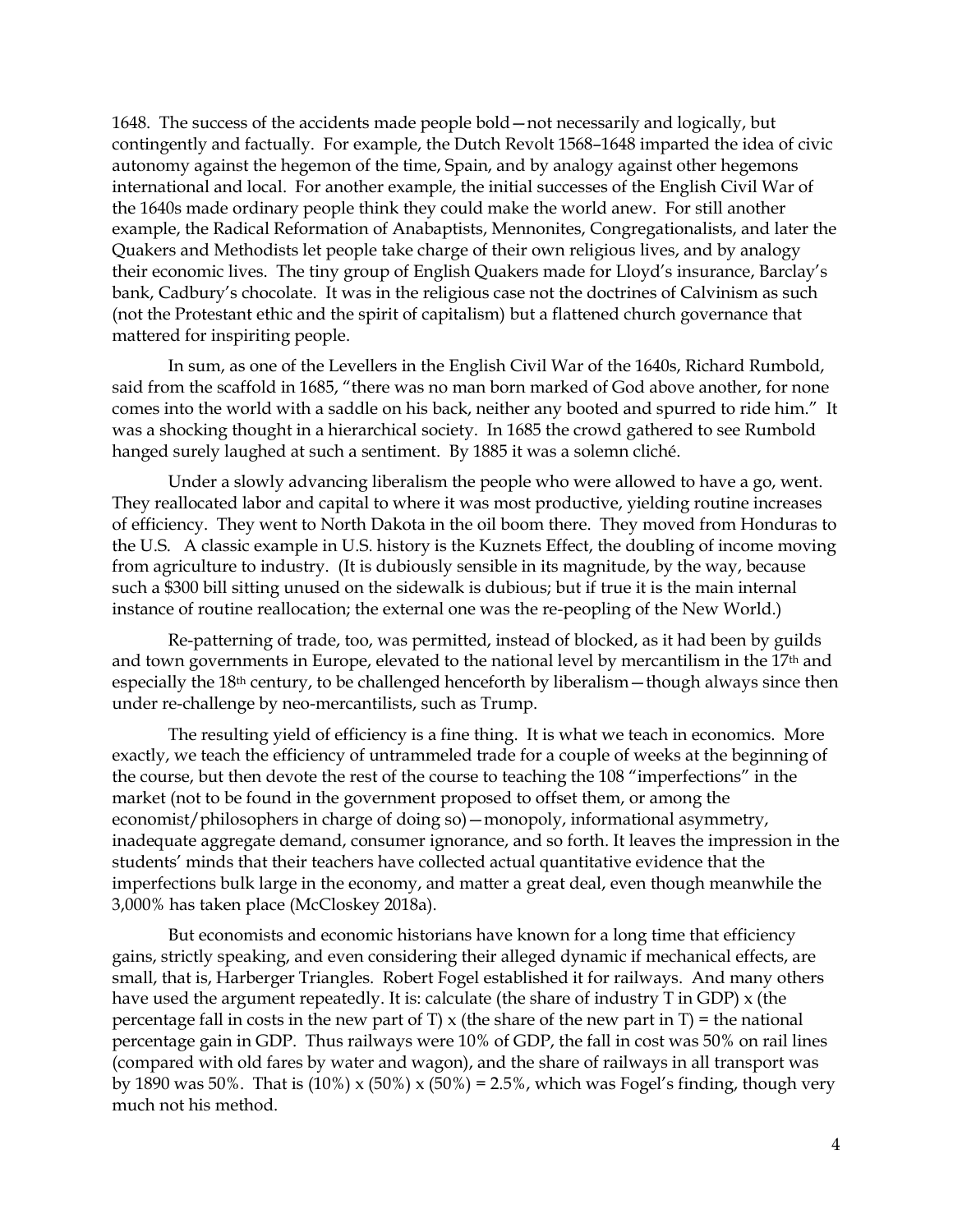Here is the problem (pardon the error, which I blame on someone else, of at one place a *downward* slope in the opportunity cost! I do know better: McCloskey 1985, Chp. 10.):



Gains of efficiency are dwarfed by the Great Enrichment 1800-present

Note the arrow in the diagram of "Factor of 30 or 100, 1800-present." **That's where the action is.** The railway age accustomed us to think in terms of capital/output ratios, which students of development economics were taught in the 1960s. Yet one can also plot the yield on capital *in the absence of commercially tested betterment* to make the point, as Keynes said in 1936, that diminishing returns to investment are sharp. **The Great Enrichment was not physical capital accumulation.**

[Diminishing returns to K diagram, with math]

And it was not human capital, either. The cross-section yield of human capital implies at most a 50% gain. We are looking for 3,000%.

The key point of methods is that **necessary causes**, which economists and economic historians have variously become excited about (property rights, canals, empire, patents), **are not (necessarily)** *initiating* **causes**. Capital accumulation is routine in human history, as in the making of paddy fields in east and south Asia or the broadcasting of barley and wheat seed in medieval Europe, or for that matter in the massive accumulation of Acheulean hand axes by the hundreds in archaeological sites. Capital accumulation and many, many other proffered **"factors," ranging from institutional excellences to Science, are the gears in a mechanical watch,** common to many societies before 1800**.** For example, China. **The motive force is the**  spring, utterly novel to Britain (out of the Netherlands) in the 18<sup>th</sup> century. The spring was **liberalism,** the spreading belief, as Robert Burns sang in the revolutionary year of 1795, that a man's a man for a' that**:**

| Ye see yon <sup>o</sup> birkie, <sup>o</sup> ca'd a lord,                   | °proud man °called                        |
|-----------------------------------------------------------------------------|-------------------------------------------|
| <sup>o</sup> Wha struts, <sup>o</sup> an' stares, an' <sup>o</sup> a' that; | $\degree$ who $\degree$ and $\degree$ all |
| Tho' hundreds worship at his word,                                          |                                           |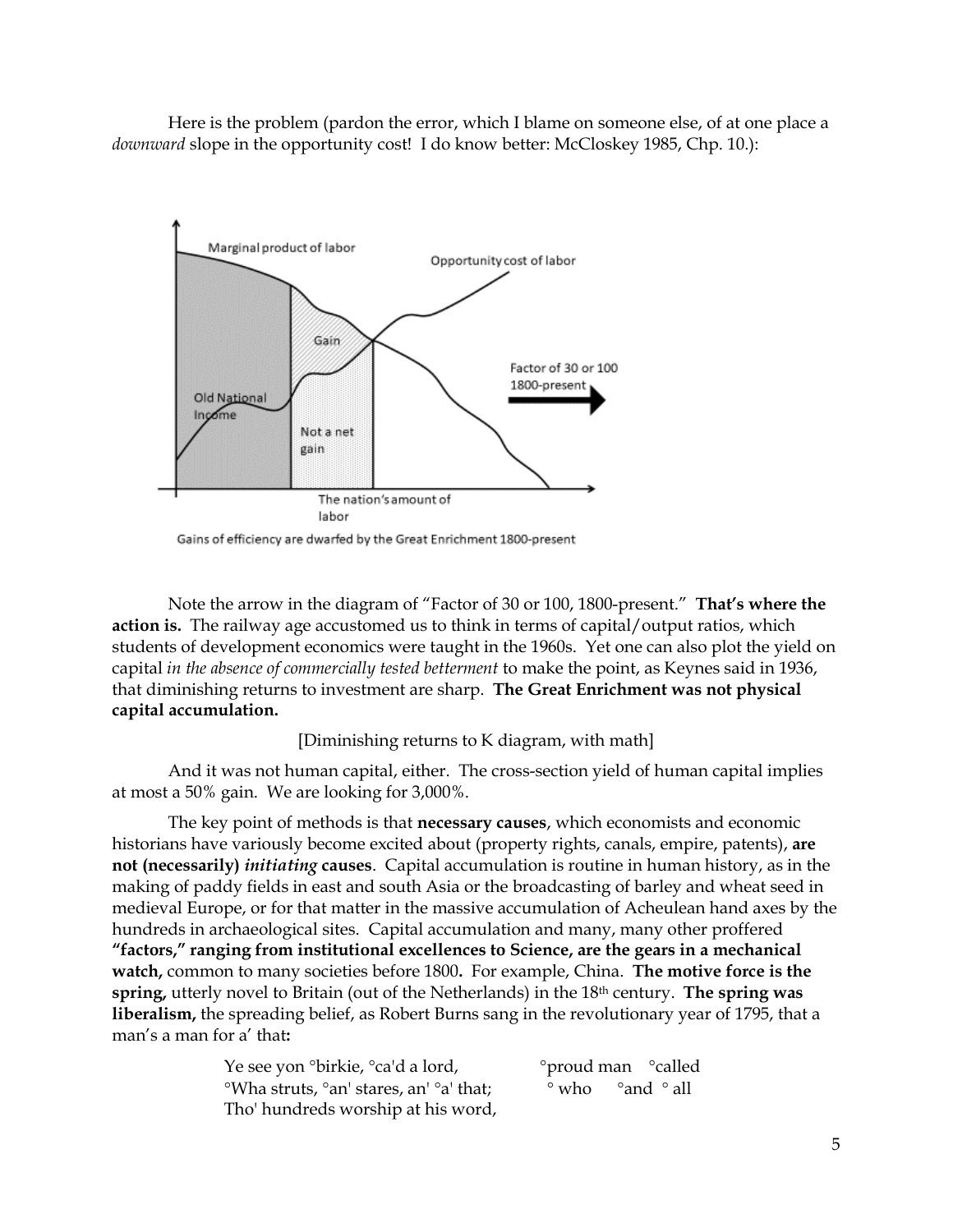He's but a  $\degree$ coof for a' that:  $\degree$ fool For a' that, an' a' that, His ribband, star, an' a' that: The man  $\degree$ o' independent mind  $\degree$ of He looks an' laughs at a' that.

What is clear from studies of productivity change is that Jorgenson and Griliches were wrong in 1967—productivity change is *not* reducible to capital accumulation. Innovism, not "capitalism," is the point. Many economists and economic historians have slowly, with difficulty, buried the notion that thrifty saving and predictable reallocations is the way to massive and colossal productive forces. In 1960, right when Solow and Abramowitz and Edward Denison were saying it, too (an economic historian, G. T. Jones, a student of Marshall, had said it in 1933), Hayek questioned "our habit of regarding economic progress chiefly as an accumulation of ever greater quantities of goods and equipment" (Hayek 1960, p. 42). In 2010 Alexander Field reinforced the original insights of the 1960s with calculations of productivity change in the United States, showing that technology was the ticket, not capital accumulation (Field 2010). In 2006 the economist Peter Howitt had arrived at a similar conclusion from crosscountry studies (Howitt 2005, p. 7). And Romer.

And the Great Enrichment did not occur through improved property rights. For one thing, they didn't happen. English, and other law, is ancient ("before the time of Edward I," viz. 1272; Pollock and Maitland 1895). For another, improved property rights, too, are subject to Harberger's Law. (A long time ago I discovered so in a study of the English enclosure movement.) For still another, the entire project of neo-institutionalism is problematic, because lacking serious attention to shifting ethics and ideology (McCloskey 2017, and numerous chapters in 2010 and 2016). Douglass North used to claim that he was boldly going where no Samuelsonian dared to go, but in fact he and his followers have re-inscribed human creativity as Max *U* s.t. budget lines.

It was not resources, e.g. coal. Among the many frailties of the claim (see McCloskey 2016, Chp. 22), China used coal anciently, and so did the Romans. The U.S. and Sweden used wood for decades into the Age of Coal to make its iron, to run its steam engines, to heat its homes.

Nor transport. See Fogel.

Nor trade, despite persistent theories depending on it. See McCloskey 2010 for all these, and McCloskey of the early 1970s against foreign trade as an engine of growth.

Nor exploitation, imperialism, slavery—the new King Cotton School of U.S. history notwithstanding.

Nor racial difference. The Great Enrichment is happening now in China and India highly non-European—and is starting to happen in sub-Saharan Africa.

Nor a hopeless "culture." Culture can change very fast (contrary to what economists such as Oliver Williamson assert, the better to avoid having to learn about it). Even the pioneering liberal economist Peter Bauer doubted that culture could change much (McCloskey 2018b). The pessimism about amoral familism in Southern Italy in Edward Banfield's old and brilliant book is another example.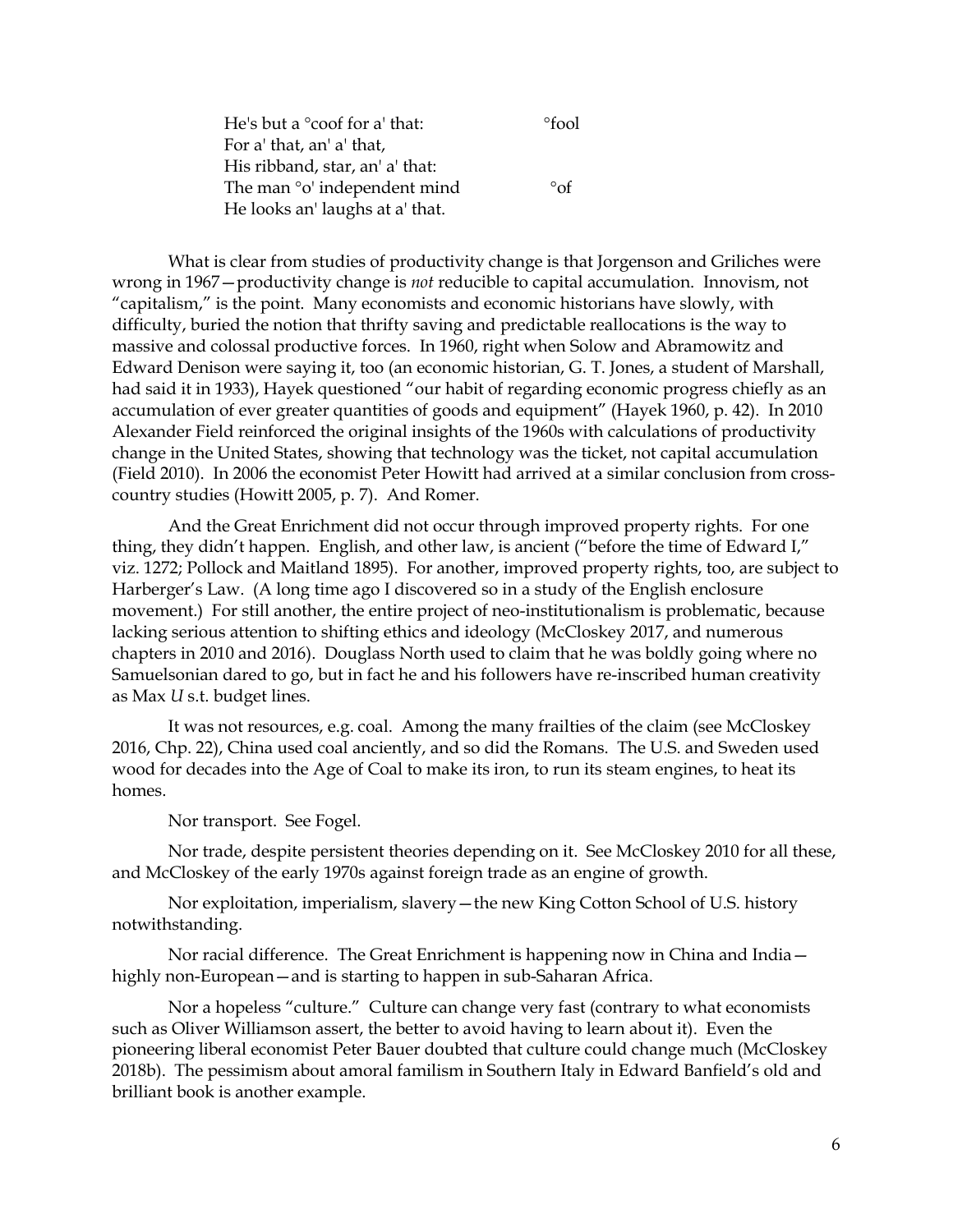Nor path dependence, except for the short run. QWERTY—wow, was that easy to type!—is a myth.

Nor the "entrepreneurial state" recently claimed by Mariana Mazzucato, or the internal improvements of the Age of Jackson, or the Grand Coulee Dam, or the space program, or whatever. The correct way to test Mazzucato's argument is one I have proposed to Joel, and which would make a path-breaking Ph.D. dissertation. Take a literal random sample of twenty or perhaps fifty industries out of all production, perhaps 5-digit industries (e.g. 11115 Wheat Farming; 32412 Asphalt Paving, Roofing, and Saturated Materials Manufacturing), and then look carefully into the role of government in each industry's historical supply chain of innovations, taking serious account of the substitutes for government in supply and demand along the way. Thus platting and road building and sewerage in large urban projects in China vs. India. In India private provision is often used on large projects, because the local government is incompetent. It is an instance of the substitute in supply, showing that governmental action is not initiating or even necessary.

Such a dissertation could also test Joel's emphasis on the discourse of Science, considering that many economically important innovations (containerization again, for example; limited access highways, for another) had nothing to do with High Science, or low though a lot to do with letting ordinary people Have a Go under the gradual extension of "the obvious and simple system of natural liberty."

Nor the joint effect of all of these, summed. Not in view of 3,000%.

§

I can satisfy a little the thirst of my economist colleagues for the argument here to be put into something closer to what they would consider a conventional Samuelsonian model. But consider the possibility that production functions, input-out tables, supply chains, known utility functions, and the rest of the Samuelsonian apparatus might be ill-suited to an economy of innovism. And innovism is the economy we have.

The function for national product could be:

$$
Q = I(D, B, R) \bullet F(K, sL)
$$

in which I is the Innovation function, depending on *D*, the dignity accorded innovators, and on *B*, the li*B*erty of innovators (the letter *L* is need for labor), and on *R*, the rent or profit to innovation. The Innovation function multiplies a conventional neoclassical production function, F, depending on ordinary physical capital and land, *K*, and on raw labor, *L*, multiplied by an education-and-skill coefficient, *s*.

There is of course nothing profoundly mathematical about this way of saying what I am saying. The "mathematics" is merely a metaphorical language that economists understand, and which allows me to chat with them about the economic and social ideas involved without excessive confusion. The reason to separate out the I(.) function is to stress, as I do after decades of denying it in favor of static equilibrium analysis, and messing with the ill-named growth theory, that economic growth depends mainly on Schumpeterian/Austrian/humanomic innovation, not, as some economists and historians still believe, on Classical /Marxist/Samuelsonian accumulation. Piling brick on brick. Not, orthodox economists claim, the spring of the watch, but, they say implausibly, the gears.

Once upon a time we thought that growth depended especially on physical capital (here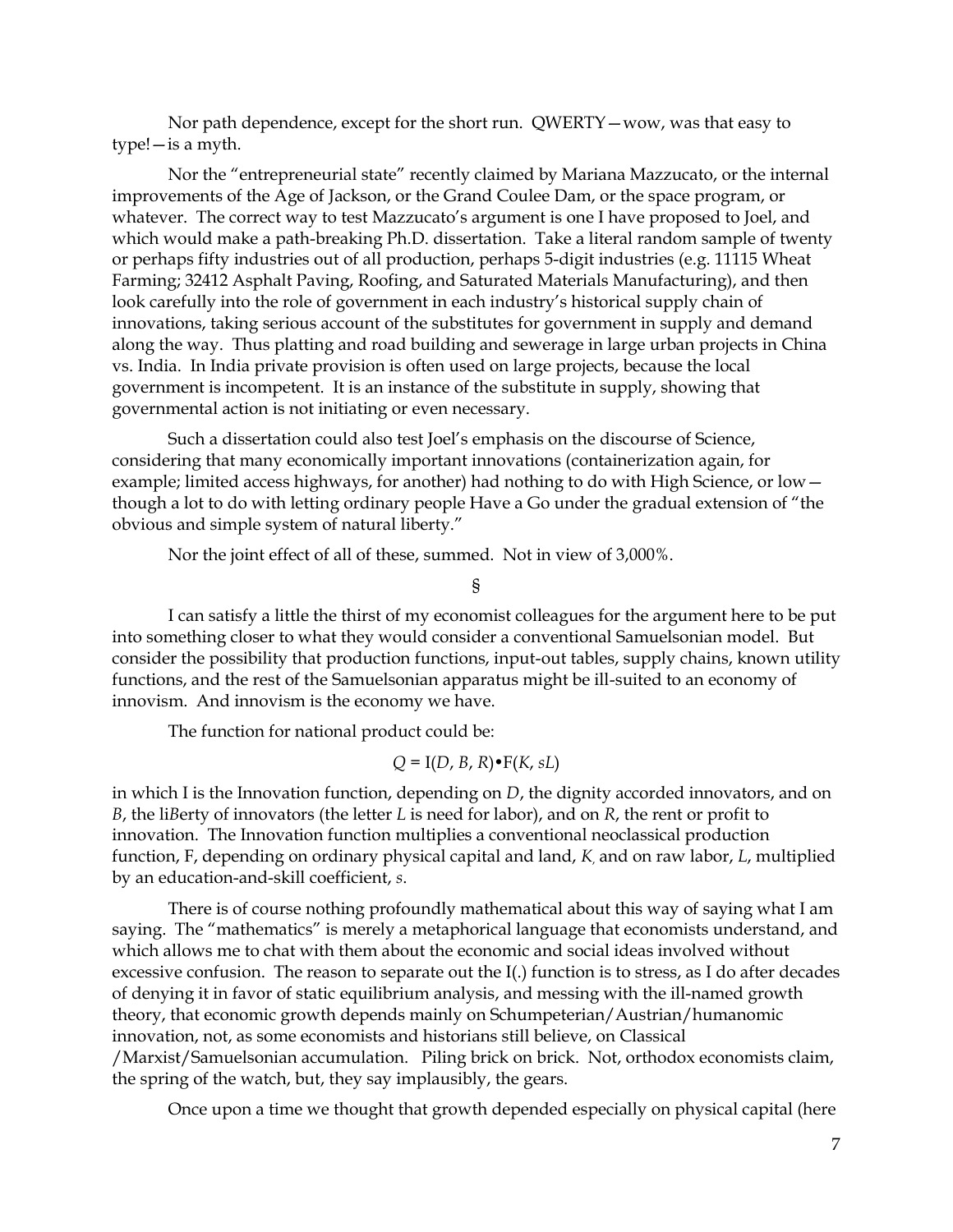*K*) and now some think that it depends on various versions of human capital (*sL*). Aside from the historical evidence in the trilogy against what William Easterly calls "capital fundamentalism," Peter Howitt, as I noted, has reported on a recent literature of present-day cross-country comparisons. He concludes that "more than 60 percent of the cross-country variation of per-worker GDP is attributable to productivity rather than to the accumulation of physical and human capital," and over 90 percent of its growth rate. "Thus it seems," he argues, "that almost everything to be explained by the theory lies in the Solow residual"—the *A*  term of course in Solow's classic paper of 1957, here the I(.) function. "This is part of the evidence," Howitt continues, "that inclines me towards innovation-based growth theory." It seems a sensible conclusion, anticipated by Smith, whose *Theory of Moral Sentiments* (1759 [1790]) treats the *D* variable of dignity, and whose *Wealth of Nations* treats the *B* variable of liberty (amongst a great deal also about  $F(.)$ ). Smith believed that the obvious and simple system of natural liberty (*B,* but linked with *D*) was necessary and sufficient for the (admittedly modest) growth he imagined.

Even with so vague a specification as the unspecified functional form, *Q* = I(*B, D, R*)•F(.) some qualitative points emerge—though without actual measurement our knowledge is meager and unsatisfactory. In the innovation function, I(.), the term *R* is what economists call rent, and other people call profit. It represents in part the routine incentive to innovate, picking up the \$300 bills. Whether routine or not, it has two aspects, depending on when you are looking at it—whether before or after innovation, "ex ante" or "ex post," as economists after Gunnar Myrdal say, "from the before" or "from the after," that is, from the point of view of the outset or the point of view of the result, Paasche vs. Laspeyres.

I say that *R* is sometimes "*R*outine" (a helpful mnemonic to remember the contrast with the noneconomic and non-routine variables for *D*ignity and li*B*erty. But to the extent that it depends on alertness and the ability to form an image of the future, it is decidedly not routine. Ex ante it is precisely "the possible lives they imagine for themselves and their children" of Robert Lucas's formulation, expressed in money (that is, expressed in profane terms, and not mentioning the sacred matters, the animal spirits, such as the spiritual value of caring for one's children and grandchildren—which is a limitation on the economist's way of thinking).

Such an *R* viewed ex ante is in part the routine gain hovering before the eyes of an entrepreneur in Chennai imagining how very rich he could become if he could introduce air conditioning to the standard of Atlanta. But it is also the highly non-routine gain of Israel Kirzner's formulation, such as what John Ericsson imagined would be gained from introducing screw propellers into ships. What innovations are imaginable depend on the new devices or institutions in the offing. (The "offing" is one of numerous nautical words used as metaphors in English; it means the place beyond the horizon on a curved earth, at which topmasts cannot be seen but can be imagined.) The novelties floating in the offing are sometimes said to depend on relative factor prices, but in a chapter in *Bourgeois Dignity* on Robert Allen's model of induced innovations I've noted the frailties of such an argument. On the other hand, when steam engines with separate condensers became common, it eventually occurred to many people that they might be made more compact for the same power at high pressures. It was something that Watt himself realized but was unwilling to implement, and prevented with his patent until 1800, from the fear that such engines would be subject to terrible explosions. (So they were, when applied for example to railways, and to steam vessels which killed Mark Twain's brother on a paddle wheeler in New Orleans.)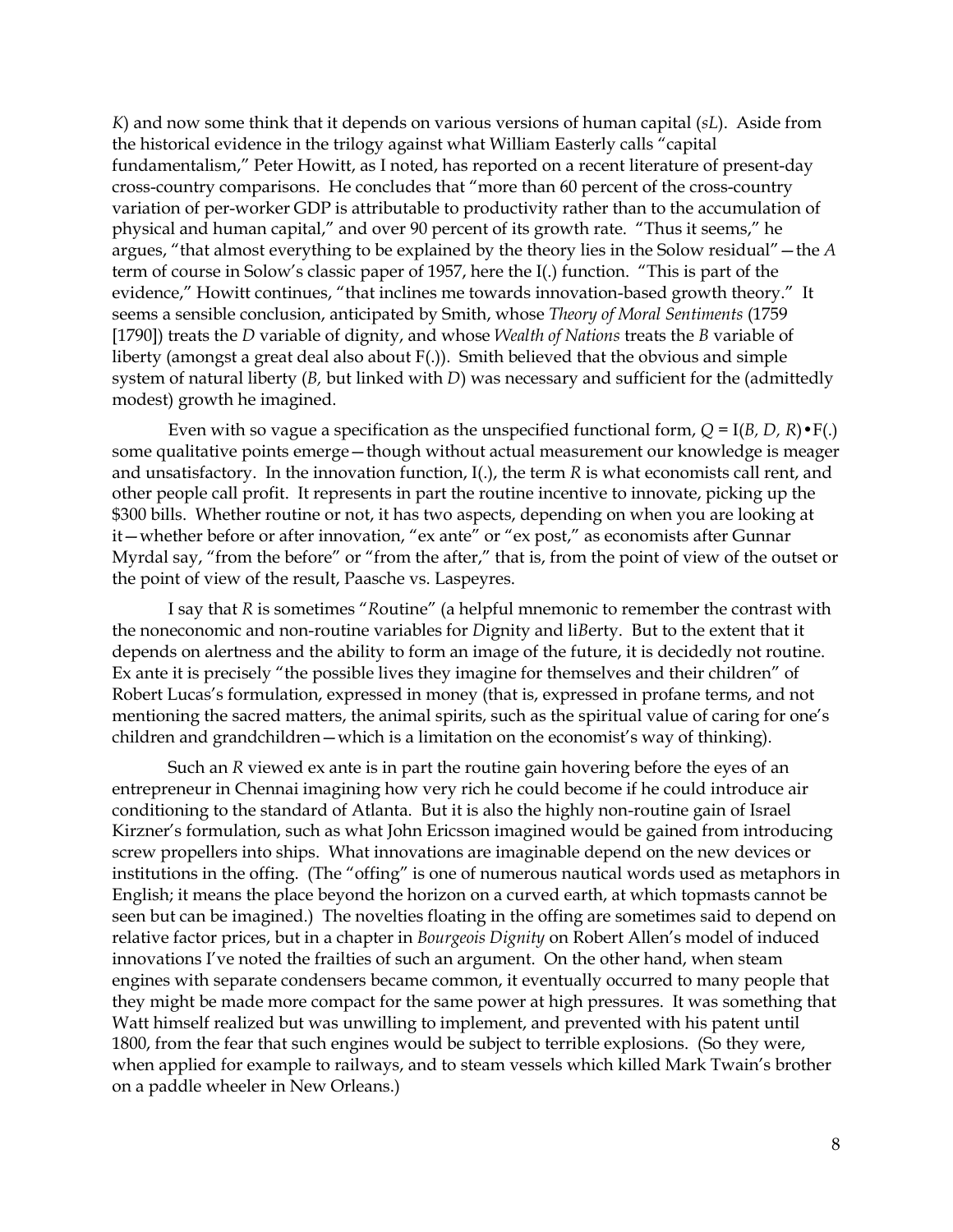The private *R* of the entrepreneur's ex-ante imaginings, however, dissipates ex post by competition into a social *R,* imparting an actual, non-speculative, ex-post height to the I(.) function. If *R* dissipates too soon—if it is too easily imitated, or is unpatentable knowledge then the incentive to innovate is attenuated. But as has long been realized in economic thinking, there's no blackboard formula for institutions or parameters that optimize *R*. Once laboriously discovered, the opportunity cost of another person learning, say, the calculus is zero: Newton and Leibniz (they disagreed on which of them) should have gotten money credit, the economist says, in order to evoke the optimal amount of mathematical innovation (the example shows again, by the way, why macro-inventions are perhaps not best analyzed as routine matters of monetary cost and benefit). But once the job of invention is done (the economist then says, switching sides), the optimal price for copying should be zero—and so the society should promptly stop the checks just issued to Newton or Leibniz. It's a paradox, with no general resolution; it depends. That the NBER charges average cost of reproduction (or some other fancy) to read its working papers is an example of how little some economists understand the point. The situation is that of a bridge. The Brooklyn Bridge was costly to build, and needed somehow to be financed. But the social opportunity cost of people going across it was, from May 24, 1884, zero, and so charging tolls to cross (unless congestion costs) and to pay down the debt is from the economist's social point of view irrational. The Age of Innovation was an age of uncompensated intellectual bridge building on an immense scale.

The other arguments in I(*B, D, R*), *D* for dignity and *B* for liberty, are unpaid externalities. *R* is unpaid, too, after its private rewards have been dissipated. But before that time it is paid in supernormal profits earned in excess of the opportunity cost of the routine inputs *K* and *sL*. When being paid, the rent, *R*, disturbs the marginal-productivity rules for distribution, which depend solely on the routineness of the F(.) function. The manager knows how much to pay workers or investors if she knows what hiring them will produce. Her knowledge is disturbed if an *R* out-of-equilibrium is hanging about. The disturbance provides one way to measure *R,* by seeing what financial return is *not* explained by routine marginal productivities of *K* and *sL*. It is the essential insight of Jones, Solow, Abramowitz, Denison.

The ex-post return of *R* sloshes around the social classes, in other words, unsettling the routine distribution by marginal product—early on it goes to Carnegie; later, by the competition of steel companies at home and abroad, it goes to hoi polloi*.* If there was no dissipation, and no ultimate gain to hoi polloi*,* innovation would not have a justification on egalitarian grounds—as in the historical event it surely does have. That is why ex-post rent from land has been since Ricardo under persistent ethical attack even from economists. It is the economic puzzle central to Anthony Trollope's first successful novel, *The Warden* (1855): how to "fairly" distribute between the Warden and his twelve pauper charges the 400-year gain from rising land rent. The sociology is that large rents from mere possession of land, the half of national income in the Middle Ages that went to the dignified classes, tend to create an aristocratic or priestly society. (The Warden in the novel was a Church of England priest.) Large (and eventually dissipated) rents from innovation, by contrast, tend to create a bourgeois society. Honor follows money, of course, and money honor.

The paid/unpaid distinction is why I(.) and F(.) are to be treated separately, and it justifies at least in mere logic my talk of the Great Enrichment being a result of massive externalities, free lunches. The F(.) function is routine, and you can tell whether an economist acknowledges the role of the *non-*routine in economic life by how she treats *R*. The Austrian economists treat *R* as unintended discovery; the Samuelsonians/Chicagoans want to bring *R*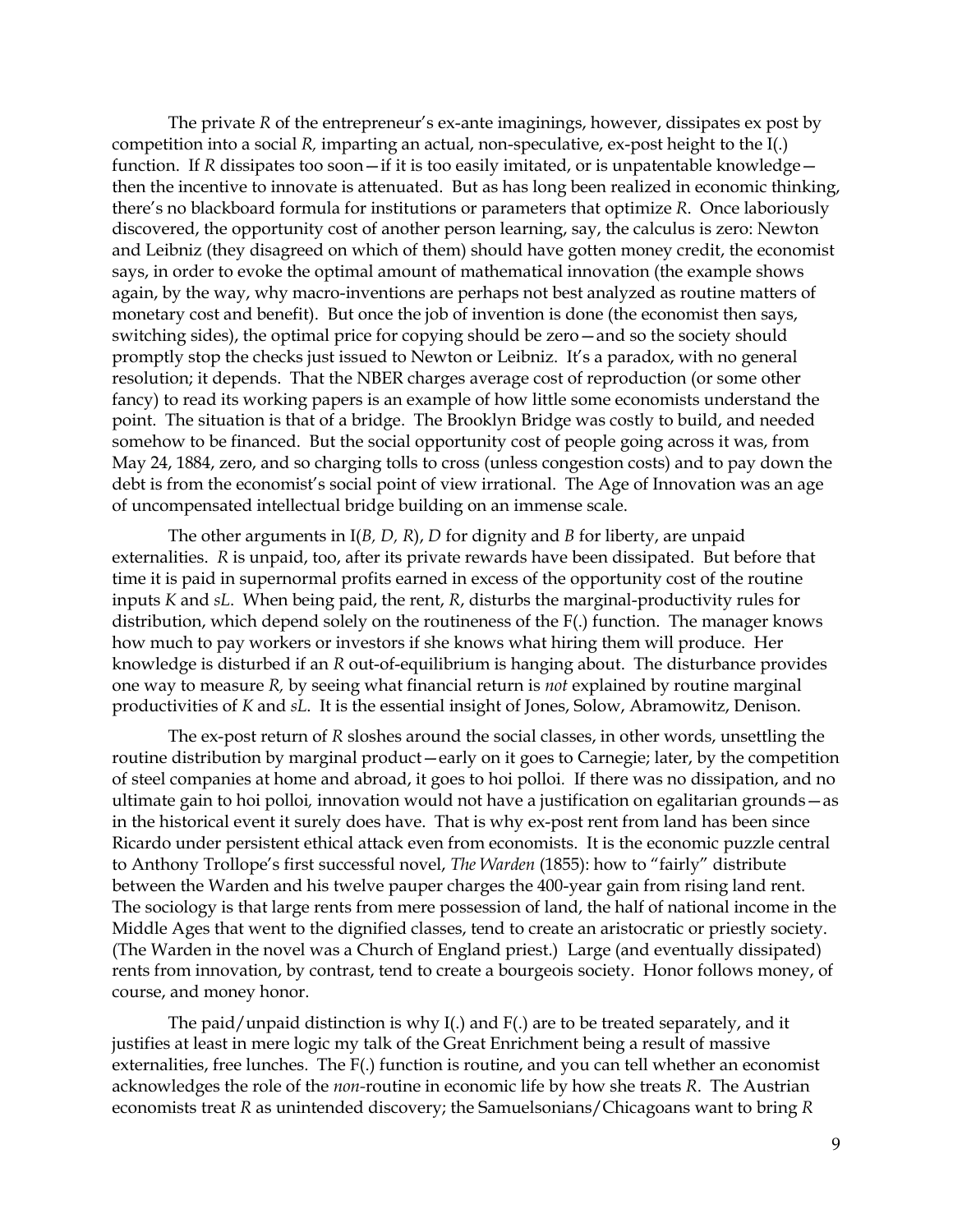back into a routine of marginal benefit and marginal cost, that is, to force it back into the economics of a routine F(.). (Both schools, incidentally, are "neoclassical," one out of Menger and the other out of Walras and Jevons, and then Wicksell, Marshall, and Clark, which shows why "neoclassical" is a poor title for the conventional Samuelsonians.) Howitt, referring to Mokyr's pioneering historical work on the matter, notes that "nations that experience the most rapid growth are not necessarily those in which people have the strongest incentives to develop new technologies [in my terms, high Samuelsonian *R*s] but those which have developed the greatest tolerance for, and capacity to adjust to, the many negative side-effects of economic growth [namely, the high *D* and *B* that accompany a signing on to the Bourgeois Deal]. Those negative side-effects are almost always the result of . . . the destructive side of creative destruction" (Howitt 2005, p. 10; and Mokyr 1990, p. 179). The high *D* and *B* in the Netherlands (before the *regenten* in the 18th century became a virtual aristocracy and undertook to close off innovation) and Britain and the new United States made for less reaction, as in Continental anti-Semitism or French dirigisme protecting this or that industry of concern to *l'État.*

The variables of dignity, *D,* and of liberty, *B,* have their own dynamics. When expressed as virtue, dignity draws on faith and justice, who you are and whom you should respect. Liberty by contrast draws on hope and courage, the courage to be (as the theologian Paul Tillich put it) and the hope to venture. (Hope and courage do not suffice, I say to the libertarians.) The rent in prospect or in achievement, *R,* draws on temperance (savings for investment) and prudence (rationality, picking up the \$300 bills in plain sight). The seventh of the principal virtues, love of people or of the transcendent (science, God, the family), affects the other variables unacknowledged and certainly unpaid, but is not therefore unimportant. John Ericsson's great love for the iron-shaper Cornelius H. DeLamater was important for the inventor's life and work.

Virtues unbalanced, though, are vices. Dignity, for example, tends to corruption causing it then to become sometimes a negative rather than a positive influence on the height of I(.). The corruption happens if merchants develop into a proud aristocracy, as they did at Florence, for example, and as the left believes the power elite of the United States has. Liberty, too, including verbal action, can be dangerous. Liberty for example can be turned into a negative influence, a politically expressed envy, if it seems plausible to poor people now equipped with voices and votes that stealing from the rich is, after all, the most direct way to cure their poverty. (A *New Yorker* cartoon back in the 1960s showed a bank truck pulled up to the curb with the guards handing money out of bags to the people on the street, one of whom exclaims, "Well, at last the War on Poverty has gotten under way!")

Over time the I(.) variables of *D, B,* and *R* are entangled (just as *K* and *L* are entangled in the conventional F(.) function, as in their substitutability, complementarity, specific human capital, diminishing returns). A society, like routine production, hangs together. For example, dignity for innovation in 1900 depended on earlier liberties and earlier rents from innovation.  $D_t = g(B_{t-1}, R_{t-1})$ . Liberated people tend after a while to get accorded dignity, especially if their liberty results in high incomes for themselves or, as the acknowledged benefactors of the world, for the rest of us. Horace was the son of a freedman. The reverse causation can happen, too, from dignity to liberty after a while, or (less pleasantly) from dignity to high rents, as peers and baronets become the honorable chairmen of railway and bank boards.

Likewise the variables in the innovation function, I(.), can have influences over time on the routine variables in the production function, F(.). One conventional way to think about it is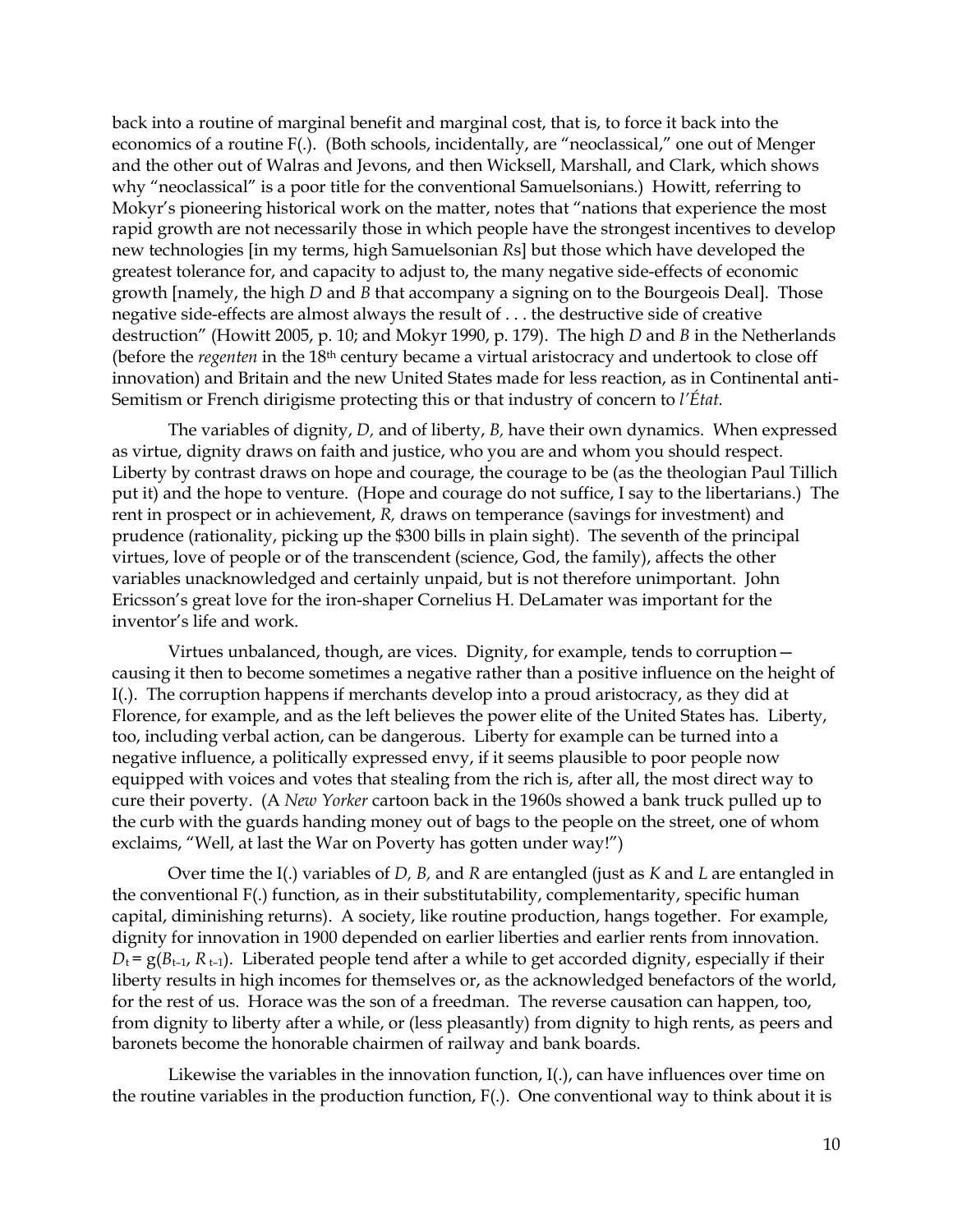to imagine the demand curves (the marginal revenue product curves) derived from the entire expression  $Q = I(.) \cdot F(.)$ . The I(.) function in such a derivation would be a multiplicative term raising the marginal product of capital and of more-or-less educated labor. The point made earlier about the non-initiating character of capital can be expressed here by saying that *K* and *sL* are elastically supplied in the long run. Accumulation, whether in physical or human capital, will therefore depend on the I(.)-altered valuation of its fruits. As I(.) rises in the Age of Innovation, savings will be found to make the appropriate investments, because the higher productivity makes *R* evident and routine. Likewise, education in technical subjects will respond elastically in the long run to the demand for them—though what is "technical" varies with the times, being fluency in Latin in the 17<sup>th</sup> century (the better to serve, say, as a diplomat, as Milton did as Cromwell's Latin secretary), or fluency with differential equations in the twentieth century, or fluency with computer simulation in the twenty-first century.

The international context in which innovation takes place matters. From the point of view of a stagnant economy such as Russia's in 1850, the imaginable *R* becomes larger and larger as the nineteenth century proceeds, finally overcoming in some countries their low values for *D* and *B*—this is a point made by Alexander Gerschenkron and Sidney Pollard. A place with low dignity for the bourgeoisie, such as prerevolutionary France, can compensate with high *liberty* for the despised class, a high level of *B* (though in fact it did not, and Frenchimagined betterments were therefore then notably aristocratic or military in origin). And anyway the country slowly gets dragged into the modern world if it is in the neighborhood of first a militarily and economically successful Holland and then a militarily and economically successful Britain, or a militarily and economically successful Japan, which makes obvious the great magnitude of ex-ante *R*. The embarrassment of the War of the Spanish Succession, 1701– 1714, in which tiny Holland teamed up with emergent Britain (and aristocratic Austria on the southern front) to humble the great and mighty Louis XIV, taught France some of what it needed. Some.

The advantage of algebra, though, is that one can get beyond such existence-theorem, qualitative, merely philosophical claims and counterclaims, which after all can justify any pattern of alleged facts whatever. One can get a little quantitative, and focus on the relative importance of this or that effect, its oomph. For example, suppose the I(.) and F(.) functions were Cobb-Douglas, that is, having constant exponents on each variable (you ask why: because it is mathematically convenient, and because starting with constants is a wise first step if you have no a priori knowledge of how they would vary, and have no particular reason to suppose that they vary endogenously). Then taking rates of change of each variable (using an asterisk, \*, to mean "rate of change of the variable preceding the \*") and using corresponding Greek letters to mean "elasticities—that is, exponential coefficients—of the variable following"), yields obviously:

$$
Q^* = [\delta D^* + \beta B^* + \rho R^*] + [\kappa K^* + \lambda S^* + \lambda L^*]
$$

If you like to think in logarithms, you can make the same expression into a log-linear one. In either case it holds without interaction terms only for small changes in the variables, but can be easily (if lengthily) rewritten with the interaction terms present. It should be so written if you have an interest in a particular interaction, for example between *K*\* and *D*\*—percentage changes in physical capital accumulation and the dignity of Mr. Moneybags.

The equation can be expressed in per-capita form by subtracting  $L^*$  from both sides: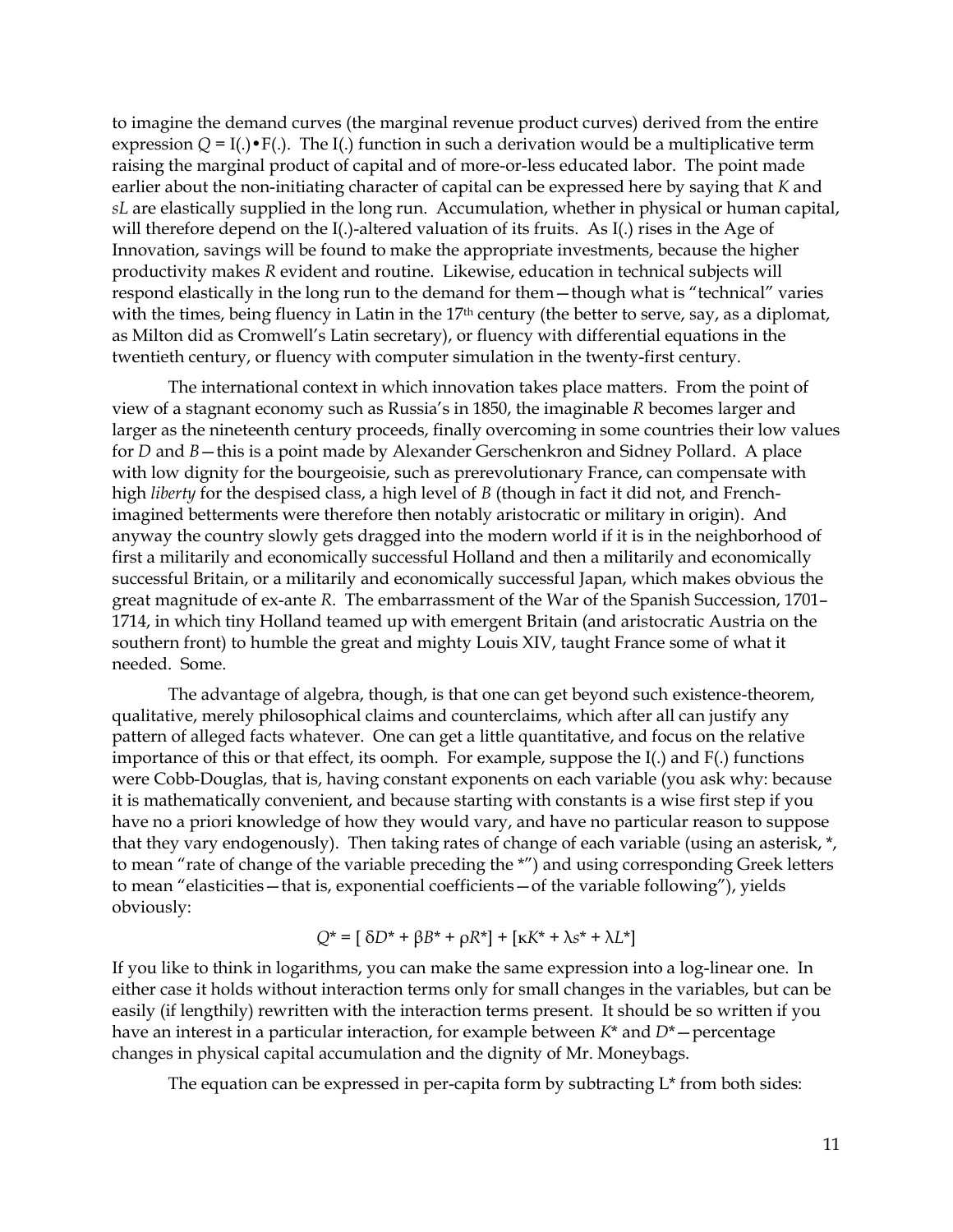$$
(Q/L)^* = [\delta D^* + \beta B^* + \rho R^*] + [\kappa K^* + \lambda s^* + (\lambda - 1)L^*]
$$

One can make all sorts of foxy points with such an equation. (I repeat: they are merely restatements of what is argued in the trilogy, not fascinating new insights.) If the skill variable is measured as years of education, for example, the slope of *s* relative to years of education would be quite small, as I said, relative to the massive change to be explained in the Great Fact, at any rate judging from cross-section studies of returns to education. A college graduate is not ten times better in contributions to *Q* than is a high-school graduate (an insulting hypothesis anyway on its face, and silly if you have actually known any non-college graduates). It might work out if college is accurately selecting for a tiny elite of geniuses. But such screening cannot in fact be done with accuracy, as the history of Britain's Eleven Plus Examination showed, or as Einstein's inability at first to get an academic job showed. So the equation makes explicit why one might doubt the force of education.

On the other hand, the innovation variables *D* and *B* and even *R* might themselves be improved by education. You can see reasons for it, a higher skill level, *s*, resulting in higher dignity, *D*, because of admiration for a skilled bourgeois/-e, or because of a better grasp of technical matters necessary for innovation; or indeed because instruction in economics might lead people to admire liberty in economic matters, and achieve thereby higher *B*. I say again, however, that the *s* effect can be and often has been perverse, corrupting good bourgeois boys by educating them to believe that the bourgeoisie have no dignity at all, or corrupting good bourgeois girls to become state bureaucrats devoted to believing that bourgeois liberty is to be stamped out. Marx took a Ph.D. degree in philosophy at Jena in 1841. The leader of the Shining Path Marxists in Peru was a professor of philosophy. A high percentage of the officers in Hitler's SS had advanced degrees in the humanities. German engineers built the gas chambers. Excellent computer engineers enforce the Chinese censorship of the Internet.

Likewise, unless one has assumed, or in fact measured, economies of scale, which would make the elasticity κ large, even a large percentage change in *K* cannot explain what is to be explained in the rise of income per person. The economies of scale could explain the modern world if they actually were there in other times and places, too. But apparently they weren't present in other times and places, which makes one wonder, as I have said, why not, if they are supposed to arrive suddenly in England in 1700. And as actually measured (off the blackboard of existence theorems), economies of scale prove to be modest, raising the sum of coefficients in the F(.) variables from the 1.0 of Cobb-Douglas to perhaps 1.1. For reasons of competition and the marginal productivity theory of distribution, the share of capital in rewards to factors of production is the elasticity in question, here κ (strictly in the absence of economies of scale: and if the economies are small, approximately so). The elasticity is small in modern economies (on the order of .10 or .20), though larger when land bulked large.

Speaking of land bulking large: when it does *not*, and the share of *L* is therefore high, then the term  $\lambda$  – 1 (which is of course negative and captures simple diminishing returns to labor applied to fixed land) is small, because  $\lambda$  gets close to 1.0. (Indeed, economies of scale can tip  $\lambda$  – 1 into modestly positive territory, meaning that we are enriched a bit by having more of us, even without regard to economies of scale in the other, I(.) function). In a modern economy in which human-capital enhanced labor gets much of national income for itself, the impact of Malthusian diminishing returns is greatly weakened by the effect. To put it another way, when the rewards to labor get to be a higher percentage of national income, the other, labor-related term, λ*s*\*, which measures the effect of skills, gets higher. The mathematics reflects the point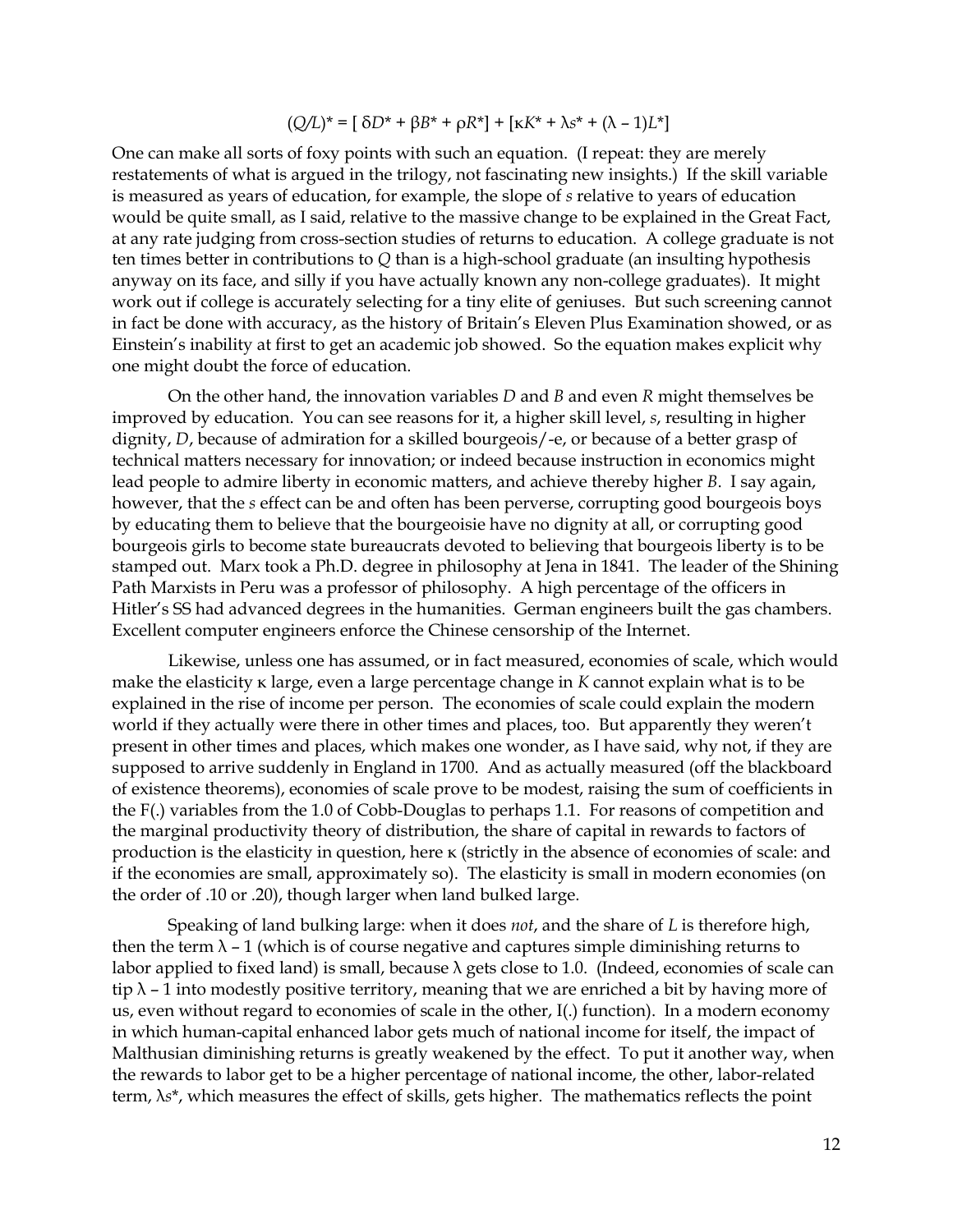that human resources become more important than natural resources—land is buried here in *K*, but causes diminishing returns only to the extent that  $\lambda$  – 1 is large. The term was large in the Middle Ages, with only half of national income accruing to labor, and the rest to land. The move to modern times reduced  $\lambda$  – 1, and therefore the threat from diminishing returns, from 0.5 to 0.1. Listen up, environmentalists.

There is no reason in the facts for the coefficients in the other, I(.) function to add up to 1.0. On the contrary, a doubling of dignity might result in a far-more-than-doubling of output, by encouraging massive innovations. You will doubt that "dignity" can be measured, but it can be measured perhaps by public opinion polls such as the Values Survey, or from the prevalence of merchant-innovator heroes in lowbrow literature, or in the percentage in some textual sample of favorable mentions of innovation. Mr. Strahan put [Samuel] Johnson in mind of a remark which he [that is, Johnson] had made to him; "There are few ways in which a man can be more innocently employed than in getting money." "The more one thinks of this, [said Strahan,] the juster it will appear." [Boswell's Life, 27 March 1775, aetat. 66, Everyman ed., I: 532.]

Liberty is easier to measure, and has been, in the surveys of days-to-open-a-business or ease-of-dismissing-workers now conventional. It, too, need not have a coefficient constrained by constant returns to scale: the β coefficient may by itself be well above 1.0, for example, which is to say that a 50 percent increase in liberty measured as book pages per capita in the vulgar languages sold uncensored, say, could easily result in well over 50 percent increases in national income per head.

Economists regard such sociological/political matters as those summarized in I(.) as relatively constant (or anyway exogenous to economic matters), and so they focus on F(.). But the larger lesson of the formalization is that F(.) is nice, and is what economists mainly talk about. But I(.) was the maker of the modern world.  $F(.)$  was the coastline, I(.) was the tide.

And anyway it is economically obvious that what matters is discovery, "alertness," as Kirzner put it, a free lunch, not routine exploration. Take again containerization, invented in 1956 by Malcom McLean in North Carolina. It was entirely organizational, involving no new physical principle, no Science, given cheap steel. Or take the modern research university, invented in Berlin 1810, with Arabic ancestors, by von Humboldt. Take (please, Lou) sewerage, invented anciently by the Chinese and Romans, but forgotten in Europe. It was organizational, and based on a false theory of disease. Crucial to modern building was reinforced concrete, invented in the 1840s by Jean-Louis Lambot on his family's estate (another non-bourgeois French inventor), making water troughs and boats out of it, using pieces of iron and then chicken wire (invented by a bourgeois in England in 1844). Take, as a case of early High Science, the electric motor, invented by Faraday (the son of a blacksmith) and many others, which came into its own 80 years later with generation systems, especially alternating current à la Tesla. What made Western doctors and hospital non-lethal was penicillin, invented in High Science in the modern West by Fleming. On the other hand, quite a few "Western" medical inventions were re-inventions, such as anesthesia for surgery (Chinese) or aspirin (from willow bark). The transistor and the printed circuit: was spectacularly Scientific, at which point I emphatically agree with Joel --that a higher and higher share of GDP comes from High Science. The question is when it becomes *really* big. I reckon after World War I. It's quantitatively testable, as I said.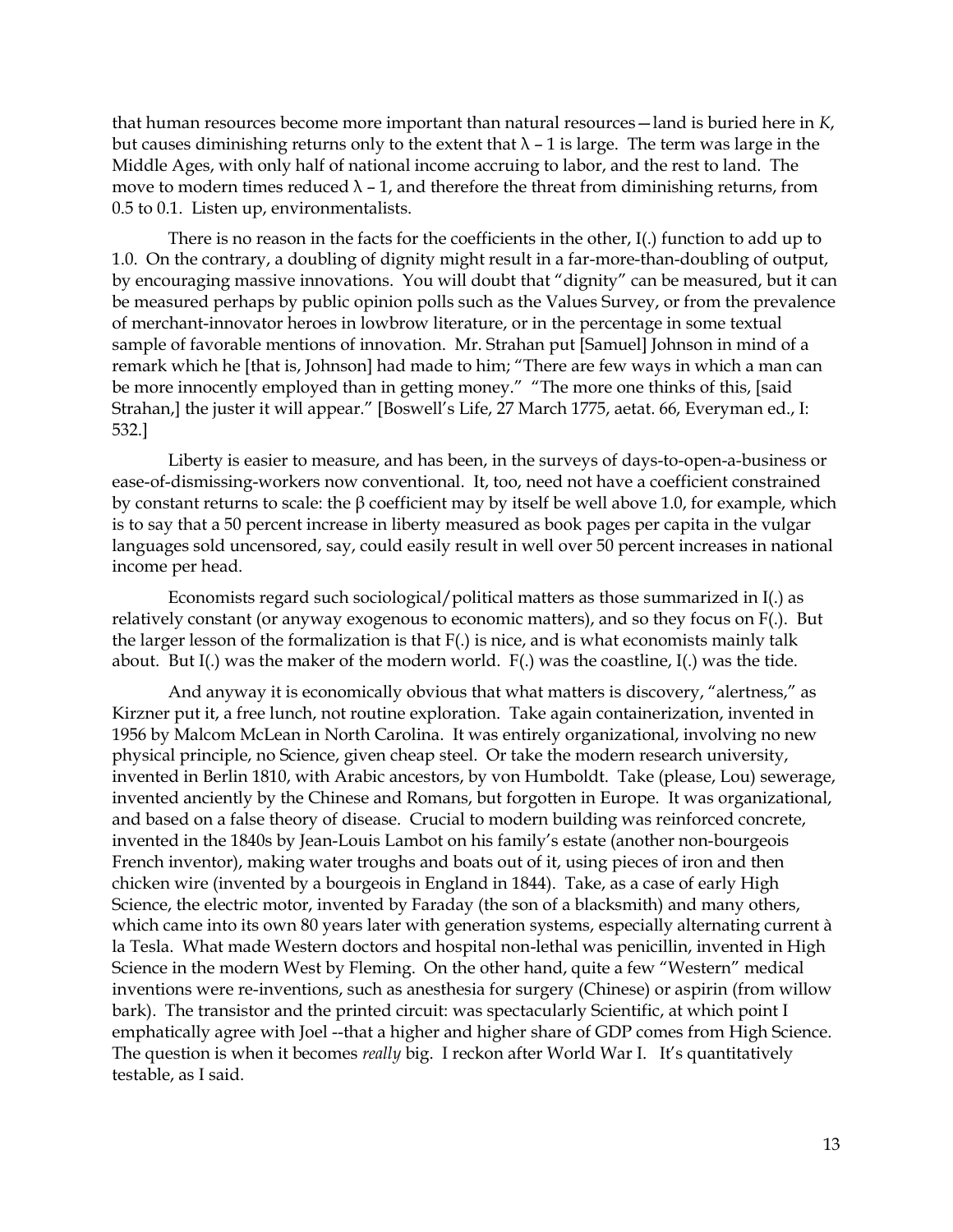And accepting Joel's argument, with adjustment for its date, gives less and less plausibility to gloomster predictions of declining innovation—even aside from the worldwide enrichment yielding millions of new engineers and entrepreneurs. To test the question, it's not enough to rest with naming the betterments. One has to measure their oomph in the whole.

§

That is, bettering ideas were massively encouraged by a liberal society. It is a matter of dynamics, not statics--but dynamics from new ideas, not from mechanical feedbacks (though these happened, too). Look at the cartoon from the long-running series "Han Ola and Han Per" during the 1910s and 1920s in *Decorah Posten*, the bilingual newspaper of the Norwegian immigrant community. The dialogue is translated into both languages in an edition from the University of Iowa Press:







of patent have you made now, Per?" "Oh, it's just an electric fan for driving the windmill. When you turn that pointer you can change the speed. There

'strong wind,' and 'hurricane.'"

## 2. "I've set the pointer at 'light<br>wind.'" "It won't run. Try 'strong wind.'"



4. "Now I've set the pointer on 'hurricane,' Per."

One of the running jokes in the strip, as here, is Han Per's obsessive inventiveness, sometimes a crazy re-use of older technologies, sometimes the latest New Thing. During the life of the strip, the editor of the collection of the cartoons notes, Per tries out with disastrous effect fully *sixty* new machines "invented (or bought) by Per." The cartoonist "Rosendahl presents him as the undying optimist, trying in every way possible to mechanize not only the outdoor work of the farmer but also the indoor work of his wife." High *D* and *B* in the upper Midwest.

What matters is human creativity liberated by liberalism. Innovism, not tricky proposals for utilitarian nudging, should be the focus of economics. Economics should become "humanomics," that is, economics with the philosophy, history, literature left in. No one would deny that having a free artistic or scientific community is good for us. Yet then they will deny the same in the economy. They think, as we Ivy League economists did in the 1960s, that "fine tuning" is all the economy needs, and that expert economists from Harvard, Yale, and Princeton can provide it. The danger is a contempt for the difficulty of creativity in business, or for that matter in individual life. Max *U*, slam bang.

The monopoly of Max *U* in Samuelsonian economics has not been good for our glorious science. We need to honor scientifically, both in our hypotheses and our scientific practice, the liberal world of human creation.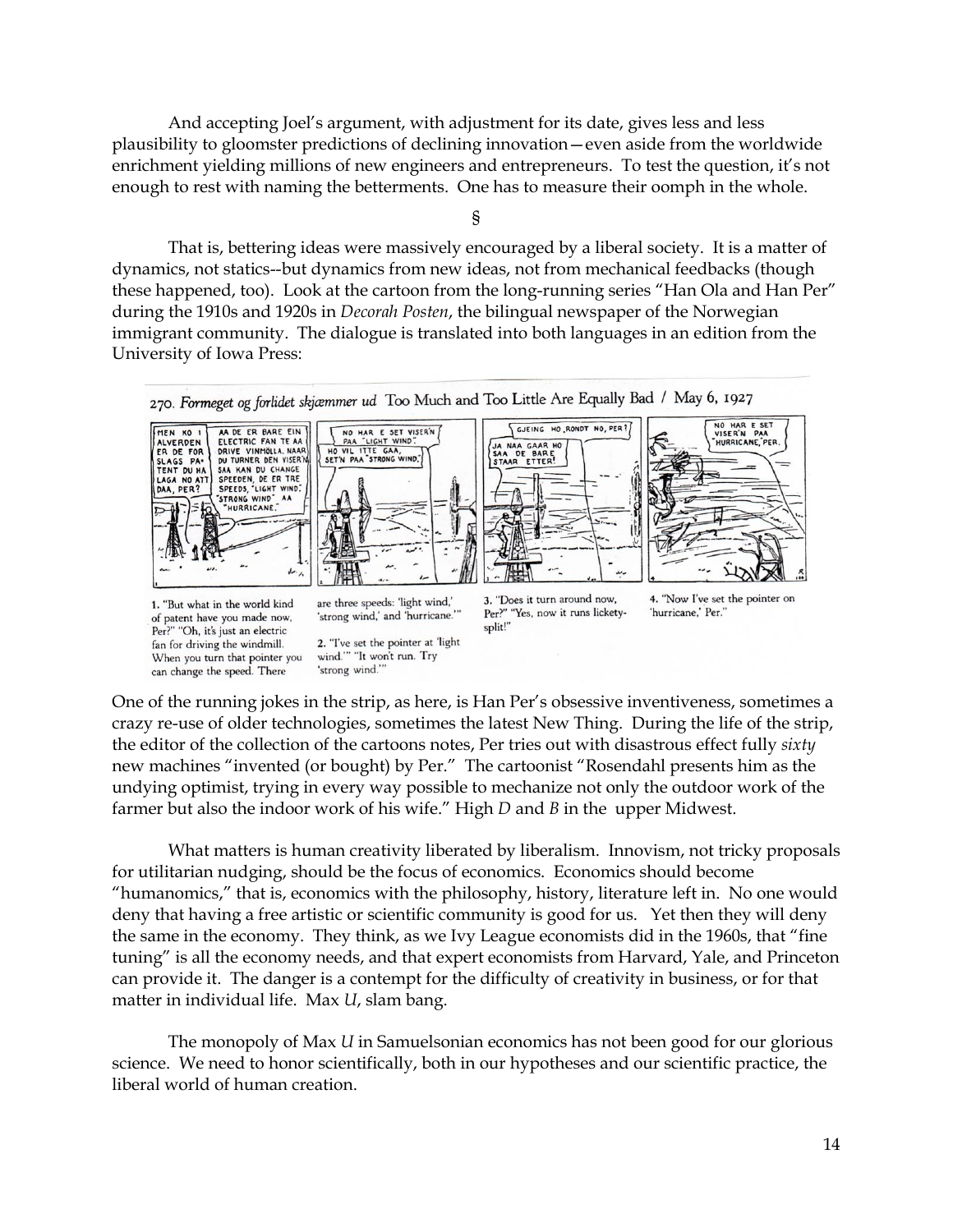(The liberalism in its political aspect, dear readers, is the topic of a book manuscript, submitted two weeks ago to Yale University Press, *For a New and Old Liberalism: Essays in Persuasion.)*

## **Works Cited**

- Broadberry, Stephen, Bruce Campbell, Alexander Klein, Mark Overton and Bas van Leeuwen. 2-15. *British Economic Growth, 1270-1870*, Cambridge: Cambridge University Press.
- Field, Alexander J. 2003. "The Most Technologically Progressive Decade of the Century." *American Economic Review*  93: 1399–1413.
- Fogel, Robert W. 1964. Railroads and American Economic Growth: Essays in Econometric History. Baltimore: Johns Hopkins University Press.
- Goldstone, Jack A. c2002. "Efflorescences and Economic Growth in World History: Rethinking the 'Rise of the West' and the Industrial Revolution." *Journal of World History* 13: 323–389.
- Goldstone, Jack A. c2009. *Why Europe? The Rise of the West in World History, 1500–1850.* New York: McGraw-Hill.
- Gordon, Robert A. 2016. *The Rise and Fall of American Growth: The U. S. Standard of Living Since the Civil War*. Princeton University Press.
- Jorgenson, D. W., and Zvi Griliches. 1967. "The Explanation of Productivity Change." *Review of Economic Studies* 34: 249-283
- Hayek, Friedrich A. 1960. *The Constitution of Liberty*. Chicago: University of Chicago Press Decorah Posten
- Howitt, Peter. 2005. "Coordination Issues in Long-Run Growth." In K. Judd and L. Tesfatsion, eds., Handbook of Computational Economics, vol. 2, Agent-Based Computational Economics. Preprint at Department of Economics, Brown University.
- Howitt, Peter. 2006. Brown University preprint 2006.
- Jones, G. T. 1033. *Increasing Returns.* Cambridge: Cambridge University Press.
- McCloskey, Deirdre Nansen. 1985. *The Applied Theory of Price*. 2nd ed. New York: Macmillan.
- McCloskey, Deirdre Nansen. 2006. *The Bourgeois Virtues: Ethic for an Age of Commerce*. Chicago: University of Chicago Press.
- McCloskey, Deirdre Nansen. 2010. *Bourgeois Dignity: Why Economics Can't Explain the Modern World*. Chicago: University of Chicago Press.
- McCloskey, Deirdre Nansen. 2016. *Bourgeois Equality: How Ideas, Not Capital or Institutions, Enriched the World*. Chicago: University of Chicago Press.
- McCloskey, Deirdre Nansen. 2017. "Neo-Institutionalism is Not Yet a Scientific Success: A Reply to Barry Weingast." *Scandinavian Economic History Review.* issue 2
- McCloskey, Deirdre Nansen. 2018a. "The Two Movements in Economic Thought, 1700-2000: Empty Economic Boxes Revisited." *History of Economic Ideas* 2018. 26 (1); 63-95.
- McCloskey, Deirdre Nansen. 2018b. "Bauer on Culture and the Great Enrichment." *Cato Journal.* Fall. Also at <https://www.cato.org/cato-journal/fall-2018/bauer-culture-great-enrichment>
- McCloskey, Deirdre Nansen. 2020. forthcoming. *For a New and Old Liberalism: Essays in Persuasion.* New Haven: Yale University Press.
- Mokyr, Joel. 2002. *The Gifts of Athena: Historical Origins of the Knowledge Economy*. Princeton: Princeton University Press.
- Mokyr, Joel. 2010. *The Enlightened Economy: An Economic History of Britain 1700–1850.* London: Penguin Press; New Haven: Yale University Press.
- M0kyr, Joel. 2016. *A Culture of Growth: The Origins of the Modern Economy*. Princeton: Princeton University Press.
- Pomeranz, Kenneth, and Steven Topik. 2006. *The World That Trade Created: Society, Culture, and the World Economy 1400 to the Present*. London, and Armonk, New York: M. E. Sharpe.
- Pollock, Fredrick, and F. M. Maitland. 1895. *The History of English Law before the Time of Edward the First.* Cambridge: Cambridge University Press.

Romer, Paul.

- Rosling, Hans. 2018. *Factfulness: Ten Reasons We're Wrong About the World—And Why Things Are Better Than You Think.* London: Sceptre (Hodder and Stoughton)
- Rumbold, Richard. 1685. "Speech from the Scaffold." [\(https://www.bartleby.com/268/3/15.html\)](https://www.bartleby.com/268/3/15.html).
- Smith, Adam. 1759 (1790). *The Theory of Moral Sentiments.* Glasgow ed. Edited by D. D. Raphael and A. L. Macfie. Oxford University Press. Reprinted (Indianapolis: Liberty Classics, 1976, 1982).